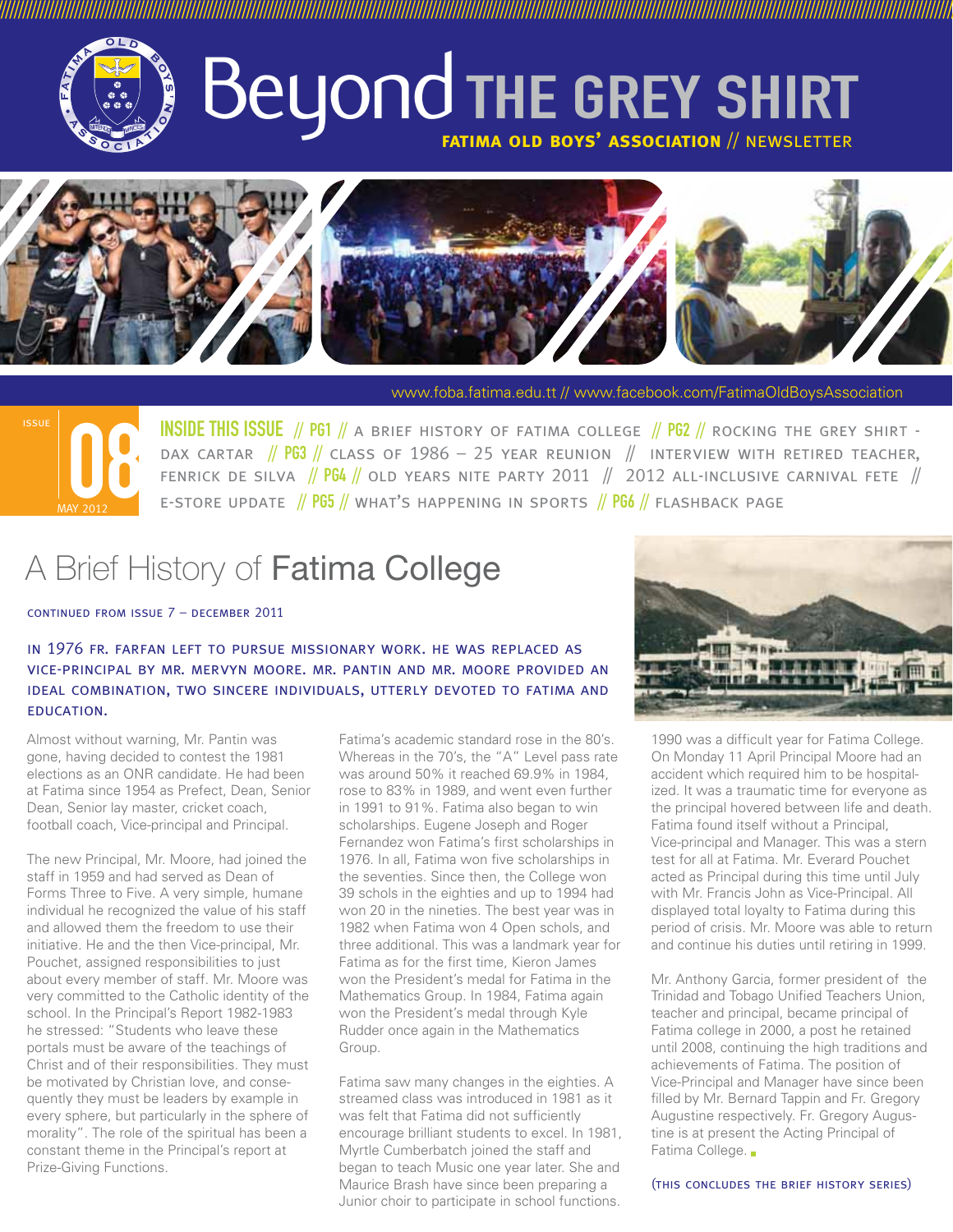## Rocking the Grey Shirt - Dax Cartar

by stefan roach

#### some rate him as trinidad's leading electric guitarist. he founded his own band, 'krash' in 2005 and is currently the lead guitarist of orange sky.

Name: Dax Cartar (Class of 2005) Age: 25 Main Instrument: Electric guitar

**Other Instrument: Piano** 

Music Education: Grade 5 practical piano. Dax was prepared to take the grade 8 practical piano exam but he was prevented from doing so by a near-fatal car crash plus the death of his Dad within the same year.

#### Current Bands

- Krash
- Orange Sky
- The Cartars (with his siblings, Marie and Phillip)

#### Career Highlights

**2005** – Krash was formed. The band performed on a stage on a pool for the launch;

**2007** – Travelled to L.A. with Krash for the World Championship for Performing Arts. The band won:

- Gold Medal for Original Material,
- Silver Medal for Cover Material and
- Industry Medal.

**2010** – Joined Orange Sky. The exposure obtained from joining Orange Sky enabled Dax to get sponsors. "Special thanks to Anthony De Silva (Fatima Old Boy) and friends from Look Opticians for sponsoring some of my musical gear."

**2011** – Obtained a coaching position in Orange Sky's School of Rock;

**2011** – Performed at Tobago Jazz with Orange Sky;

**2011** – Opened for Evanescence in Trinidad with Orange Sky. Dax got his first "arena solo" opportunity;

**2011** – Krash performed with Alternative Quartet in Miss T&T;

**2011** – Hired to play background piano for SAM's graduation 2011 thanks to Nigel Rojas;

**2011** – Performed an original solo composition titled 'Ode to Japan' (inspired by the tsunami events) at the opening of a workshop at NAPA for world famous guitarist, Michael Angelo Batio.

Dax Cartar is inspired to be the Franz Liszt of Guitar, inspired by the technique, passion and genius of the renowned composer. Marty Friedman, Slash, Rhandy Rhoads and

Dimebag Darrell are all guitar greats that have influenced and shaped Dax's guitar playing prowess.

His skills come at a price however, proving the importance of hard work and perseverance. Dax claims that on a good day, he can practise up to 18 hours. Yes, 18 hours!! This includes 10 hrs on piano and 8 hrs on guitar. He awakes at 8 am and after a hot drink and sometimes breakfast, he begins his musician's regiment, practising piano till about 3 pm, when he switches to guitar. Lunch is usually squeezed in around 4 pm, and then he continues practicing till late-night/early-morning hours switching between piano and guitar. This sort of routine has led to bad eating habits but varies depending on if he has a band practice, a gig or a lime. He mainly eats dinner if he's out liming, usually consisting of avenue food such as a gyro or doubles. Dax wants to be a virtuoso electric guitarist first, then a virtuoso classical pianist and through that kind of 18 hr hard work and sacrifice he intends to achieve this. He is supported totally by his family comprising his mom and his siblings, Marie and Phillip (performed at All-inclusive with Dil-e-Nadan) who have both chosen a similar musical path.

At Fatima College, Dax performed with an early incarnation of Krash for his Form 5 graduation, playing "In the End" by Linkin Park. The band evolved and members changed throughout Form 6 as they performed for a couple school functions, including a Christmas Party hosted by Form 6 for orphanage children. His classmates, Rhys Libert, Vincent Gabriel, his brother Phillip Cartar and himself eventually officially formed Krash in 2005 with lead singer, Chris Badal (Trinity Old Boy). Dax recounted fun times in Fatima, leaving school early with friends to go Audio Concepts music store (run by Fatima Old Boy, Robert Johnson at the time) to jam on the instruments. They usually told the school's guard that they were heading to visit the Princess Elizabeth Home. The Form 6 dean, Mr. Seemungal was expectedly very upset at them whenever he found out. Dax is especially thankful however to Mr. Brash, Ms. Cumberbatch and Ms. Duff amongst other teachers that always



supported him and believed in him. He said that Ms. Duff still makes time to come to his shows up to today. At Fatima, he also had the opportunity to meet and jam with other musician friends, Christopher Bhageratty, Stefan Roach and Johann Chuckaree.

Life has been nothing short of exciting for Dax and Krash so far. The very inspiration for the name of the band is rooted in a nearfatal accident involving some of the members. Once, during a loud practice session in the residential Westmoorings, an annoyed neighbour called the police for them. It is all part of the world of rock and roll, not to mention the numerous chicks that are in love with Dax's guitar skills. Clad with a few tattoos, long, curly hair and hoop earrings, he certainly looks the part too. Is it surprising to note that Dax is in fact a practicing Catholic, grounded in the faith.

#### Goals

- Intends to transform his favourite composers' best compositions into his own rock and roll symphonies.
- Longs to attend the Franz Liszt Conservatory in Hungary to enhance his composition and performance skills. "I am obsessed with Franz Liszt and Chopin. They are like yin and yang to me."

#### Dream

"I dream to be on an International stage as a virtuoso on both ends of spectrum, both piano and guitar, earning enough money to own a world class practice room, state of the art equipment and to be able to record regularly."

#### Websites/Contacts

Krash is on MySpace and Facebook, Dax in on Facebook, Email: daxcartar@gmail.com

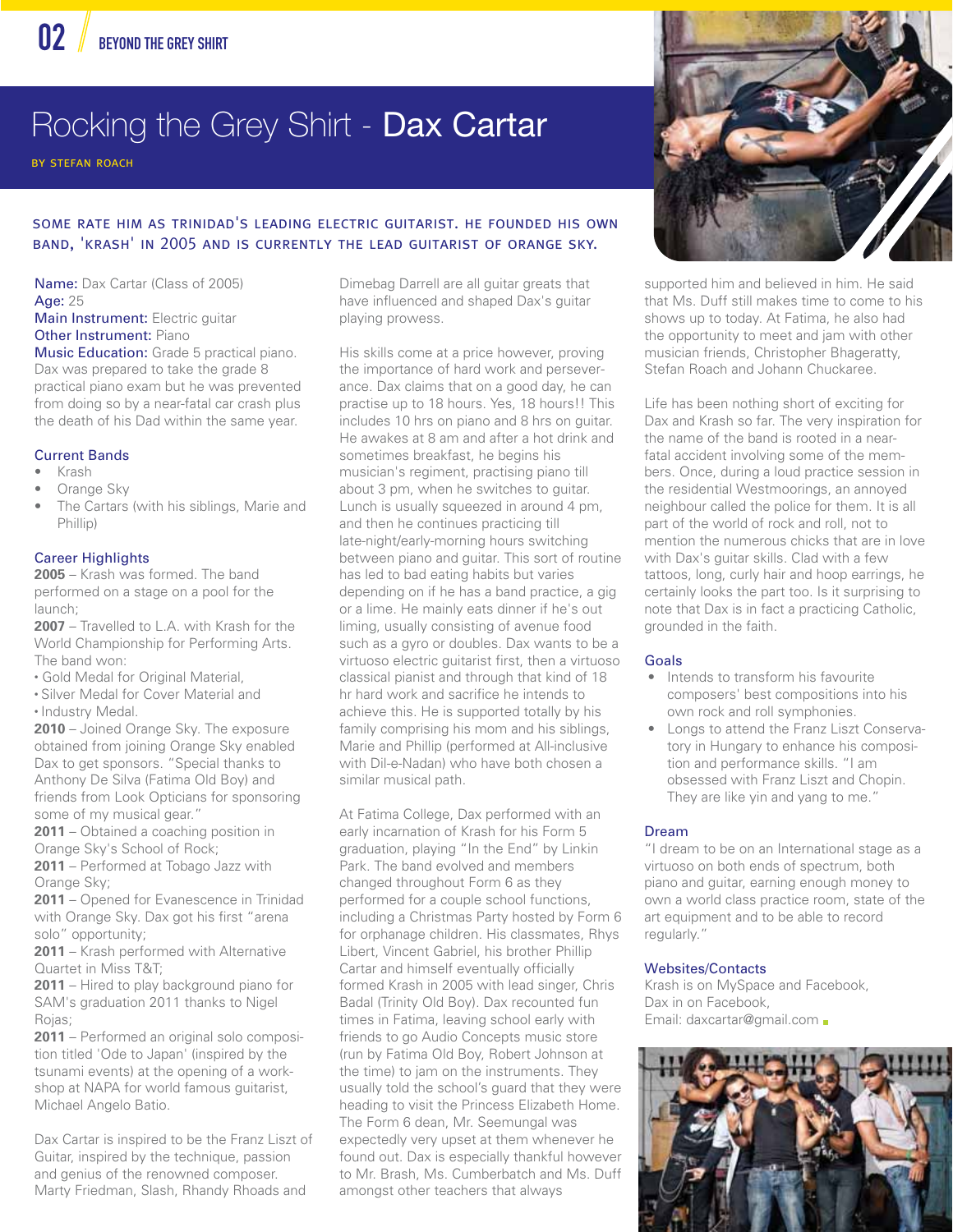

## Class of 1986 – 25 Year Reunion

#### the fatima class of 1986 got together for their 25 year reunion on the weekend of 16 december 2011.

A mass was held in the college chapel on Friday with Fr. Girod as chief celebrant. This was followed by a lime at classmate's Mark Laquis' residence.

A dinner was held at the college hall on Saturday night and teachers who were still on staff were specially invited. At the event the class recognized their most famous and renown classmates, including Brian Lara. A gift committee was also formed and one of their first targets was the outfitting of the school with new computers. COLASS Of 1986 — COLOGY COLOGY COLOGY COLOGY COLOGY COLOGY COLOGY COLOGY COLOGY COLOGY COLOGY COLOGY COLOGY COLOGY COLOGY COLOGY COLOGY COLOGY COLOGY COLOGY COLOGY COLOGY COLOGY COLOGY COLOGY COLOGY COLOGY COLOGY COLOGY CO

On Sunday there was a small goal football and cricket cooler lime at the college field. Pictures from the reunion weekend can be viewed on both the website and Facebook page.





### Interview with Retired Teacher, Fenrick De Silva

by stefan roach

- Q: What year did you retire? **2005** at the beginning of the school
	- year. y

Q: How many years did you teach? H 37 years...I taught for 3 years after form 3 6 (1965 - 1968) then left for university. I 6 rejoined the staff in 1971. r

- Q: What subjects did you teach? Spanish, French...I also taught Latin but until the early 70s when it was stopped.
- Q: What school did you attend? Fatima College
- Q: Did you participate in any extracurricular activities?

 I participated in the sporting life and played for the cricket and football teams. I also played for the masters football team as teacher.

#### Q: Tell me about the staff and the teachers during your time as a Fatima student?

 There was a very mixed staff. There were about 10-12 priests in administrative posts especially in addition to their teaching assignments. Scholastic prefects mainly from Ireland also taught as well as the lay teachers. Fr. Ryan was the principal at my time as a student up to my early years as a teacher. There was an all-male staff.

#### Q: What is your proudest moment in school?

 As a student, I was the best language student out of sixth form. As a teacher, I always felt satisfied by my students' success.

Q: Any highlights of your upbringing? Throughout my years growing up from Primary to Secondary school, my parents never had to come in school because of indiscipline. My parents did a good job instilling good values into their children. I have four brothers, two of which also attended Fatima...one before me and one after me.

#### Q: How was university life?

 I studied foreign languages, French and Spanish at UWI. I did Sociology in the first year too. I was a founding member of 'UWI Steelband' which was formed in 1969. Martin Albino, brother to Merle Albino de Corteaux, was the arranger. This was before the steelband, 'Birdsong' was around.

#### Q: Tell me about Fatima's Calypso competition?

 A group of us teachers at the time in Fatima who were musicians used to visit the 'House of Refuge', now known as the 'St. James Infirmary' and play in the wards, especially around Christmas time. Mainly the members of this group including Clifford Roach introduced the Calypso competition. We also played in other school functions like prize-giving and in music festival with the school choir for the folk song category.

#### Q: How many children do you have? (schools they attended)

 My wife and I have three children, two sons and a daughter. My family is a real Fatima family. My sons attended Fatima, one brother's two sons and another brother's son.

Q: What have you been up to during your retirement?

 Firstly, I'm very happy I never went back out to work. I'm home being a good house-husband, occupying myself. My grandchildren also keep me occupied. My youngest son has two children and my daughter also has two, ranging from 1½ to 6 years. It's a lot of fun when they visit. The oldest grandchild is following in the family tradition of loving and playing music which is very much part of our family's culture. There are a lot of musicians in the family. One son plays in church with me and another son does gospel rap. My main instrument is bass and I mainly play in church.

#### Q: What matters to you most in life?

 At this stage in life, it matters most that my life is pleasing to God. If by my example and interaction with people, I can convince them that the most important thing is to have the right relationship with God, I consider myself to be living a fulfilling life.

#### Q: Any advice for a young teacher?

 Ahhhh...Times have changed soo much and the school environment as well. But what would work in any environment and any era is if you could convince young people that you are really interested in them and are seeking their best interest, no matter what, it would eventually work out.

In closing I take the opportunity to wish my past colleagues the best health...since having more time to reflect on life...as we grow older, learn to be grateful for life and the Giver of life for giving us this gift. I wish my former colleagues the best and urge them to develop a good relationship with the Giver of life.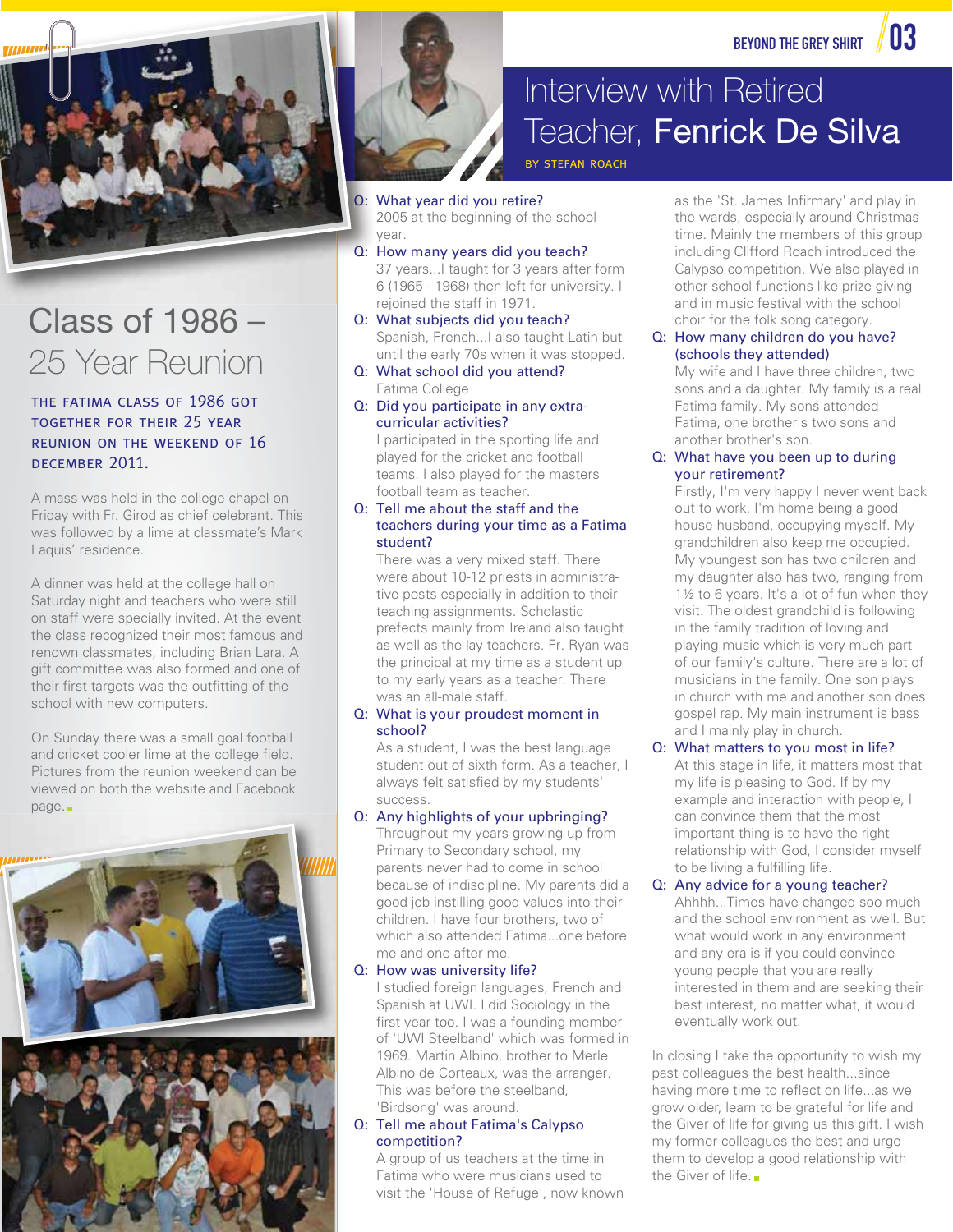



### FOBA Old Years Night Party 2011

by wayne blackman

#### december 31st, 2011 saw foba launch its first ever old years night party, the brainchild of executive committee member, mr. dwight andrews.

Dwight was the main thrust in bringing the event to fruition, with only two months time prior to the event, to plan, organize and advertise. He was able to pull off what could only be described as a "coup".

Titled T.O.Y. (Trini Old Years), the party took place at the Fatima College school hall. A platform was constructed over the outer driveway along the hall thus providing outdoor, open air dining for those who so wished. The entire party was in the theme

of "black and white", and the décor and dress code of the staff for the evening reflected this. Music was supplied by D.J. Hurricane George with live entertainment by the band Dil E Nadan.

As is keeping with the excellence of all FOBA events, the night was well organized and classy, with an excellent menu of local Trini food, beautifully done décor and great music. Yet another successful FOBA event set to become a yearly occurrence.

### 2012 All-Inclusive Carnival Fete

by wayne blackman

#### "let there be light" was the theme of foba's 2012 carnival fete, encouraging patrons to wear white, most everyone rose to the challenge.

The Fatima Old Boys Association continues to deliver a phenomenal experience with the premier fete of the season. This year had seen many improvements on an already exemplary template of organization.

The main stage was relocated, allowing a better view from anywhere in the compound, and of course more space, which equaled additional tickets to be sold. Four upstairs classrooms were transformed into the

E-Store Update<br>FOBA's alumni communications sub-committee, with the participa-<br>FOBA's alumni communications sub-committee, has been working arduously on E-Store Update<br>FOBA's alumni communications sub-committee, with the participal<br>tion of the executive committee, has been working arduously on bringing to fruition a functioning E-store to FOBA's website. I would Challenge that we should see its emergence before the end of 2012.<br>Challenge that we should see its emergence before the end of 2012.<br>At this point, the sub-committee has been using every opportunity/<br>At this point, the su At this point, the sub-committee has been using every opportunity/ event to advertise the e-store's coming and to introduce some of the Fatima memorabilia that will be available. You can view items in our this point, the seasone's commished. You can view to advertise the e-store's commished. You can view and make experience the school and make  $\frac{1}{\text{atima}}$  are memorabilia that will be available. You can vime at the FOBA ex purchases = school. ew showed these caps, Jeneev<br>surchases of these caps, Jeneevent at all FOBA events for the year, so<br>office at the school.<br>We endeavour also to be present at all FOBA events for the year, so<br>We endeavour also to be present office at the scribol.<br>We endeavour also to be present at all FOBA events for the year.<br>We endeavour also to be present at all FOBA events for the year.

**WAYNE BLACKMAN**



These simple innovations together with great music, tremendous selections of food, unbelievable selections of alcohol, a very secure environment and a great crowd made for further improvements on which could immodestly be dubbed an already "perfect" fete.

Pictures of the event and a full account of the fete, article by Stefan Roach, can be found on FOBA's website.

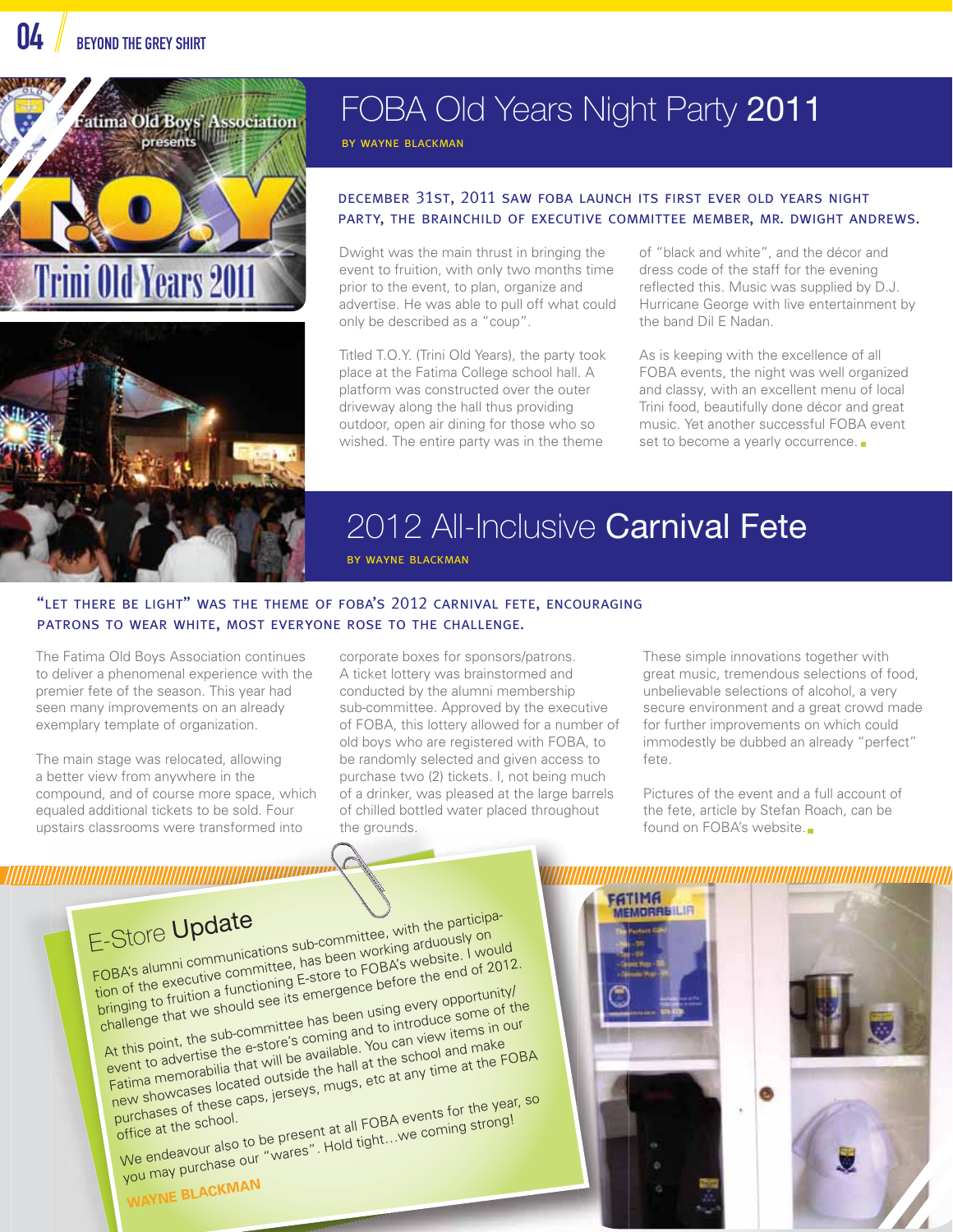////////////////////////////////////////////////////////////////////////////////////////////////////////////////////////////////////////////////////////////////////////////////////////////////////////////////////////////

## What's happening in **Sports sports achievements JAN 2012**

**to MAY 2012** 

### ATHLETICS

On Sunday 15th January, 2012 six (6) middle distance runners from the Fatima College Athletics Team participated at the National Secondary Schools 5k Championships. The results were very good as Jonathan Pantin (Form 3-3) again showed his class by placing 2nd in the Under-17 category and 17th overall out of the 135 competitors.

On Wednesday 8th February, 2012 Fatima College was crowned the champion 4x100m Under-20 team at the National Secondary Schools Relay Championship. The squad of Trey Hart, Abraham Bowen, Breon Mullings, and Alexander Prevatt captured the title in a time of 43.1 seconds on a bone-hard track. Close behind was the Under-17 4x100m team of Xavier Mulugata, Kyle Joseph, Brendon Creed and Marquise Hoyte who placed second in their division with a time of 45.54 seconds.

On Saturday 24th March, 2012 Fatima College was victorious at the schools 4k relay race hosted by the Trinidad and Tobago International Marathon (TTIM) Committee. The race, which was open to athletes 15 years and under, began at 3 p.m. opposite Whitehall as part of a weekend festival of running, culminating in the TTIM Marathon on the following day. The team finished in a good time of 13 minutes 33 seconds capturing the overall title as well as the secondary schools title.

### CRICKET

Fatima College's Under 14 cricket team played in the Cricket Nationals Under-14 played in the Cricket Nationals Under-14<br>finals held at the Cricket Centre Couva on Friday 20th May, 2011. At this game, Fatima College clashed against Presentation College Chaguanas. Of course the Winner was Fatima College. captained by Haffiz Emamalie, The best batsman for the match and the most outstanding player was Daniel Brown who scored 52 runs from 51 balls.

The Fatima Under-14 cricket team successfully claimed The North Zone title from years 2008-2011. Furthermore they were victorious in obtaining the National title in the years of 2008 and 2009.

Last year Fatima College's Under-16 cricket team was split into two teams: A and B captained by Kelly Rosalis and Johnathan Hirst respectively. Interestingly, both teams clashed in the semi-finals of the North Zone league. Unfortunately, our Under 16 team was edged out of the National quarter finals by El Dorado.

#### **HOCKEY**

Fatima is making a strong comeback after dominating the sport during the late 80's and early 90's. In 2011, under the guidance of new coach, Bruce Tang Nian, Fatima's Under-15 hockey team was crowned 1st during the last Sept-November Indoor season. None other than Fatima's very own, Jordan Vieira, was awarded the title of MVP as well as Most Goals scored. The Under-20 hockey team placed 2nd last season. Special mention must be made of Andrew Vieira and Ryan Daniel who helped steer the team to victory!



National Under - 14 Cricket Team Cricket Under 14 Captain Haffiz Emamali



Chess Champion Joshua Johnson



### **CHESS**

Bearing the title of National Under-18 champion while vying for the UMADA Cup and contributing to Fatima's 1st place in Lucozade's School Championship over the last couple of years, 'Fatima and Chess' seems to have become synonymous with 'Joseph Gill,' a present Form 6 student. And rightfully so, as his achievements include his playing games in places from Bento Goncalves, Brazil to Mar del Plata, Argentina. In the former tournament, which occurred in August 2010, he played top international chess players like the Venezuelan Under-18 champion and Mexican junior champion, whom he both defeated.

Form one student and soon the mantle of carrying the title of 'Fatima and chess' will be handed to the Under-20 National Junior Champion who is just 12 years old - "Joshua Johnson." His achievements rival those of his predecessors, and is inclusive of him placing first in the Umada Cup, 1st place Under-12 National Junior championship, 2nd Place Overall – Secondary Schools and Tertiary Institutions Tournament, aiding Marc Reys, Alex Wallcot and Joseph Gill to cop the title, "Champion Secondary Chess School Team".

### **SCRABBLE**

Fatima College copped the winning title at the BPTT National Secondary Schools Scrabble Championships, held in late 2011. Winning a prize of ten thousand dollars (\$10,000) and major bragging rights, we look forward to a clean sweep in all categories for 2012.

*(Prepared by Wayne Blackman, extracted from Fatima College website, www.school.fatima.edu.tt, and Guardian newspaper articles.)*